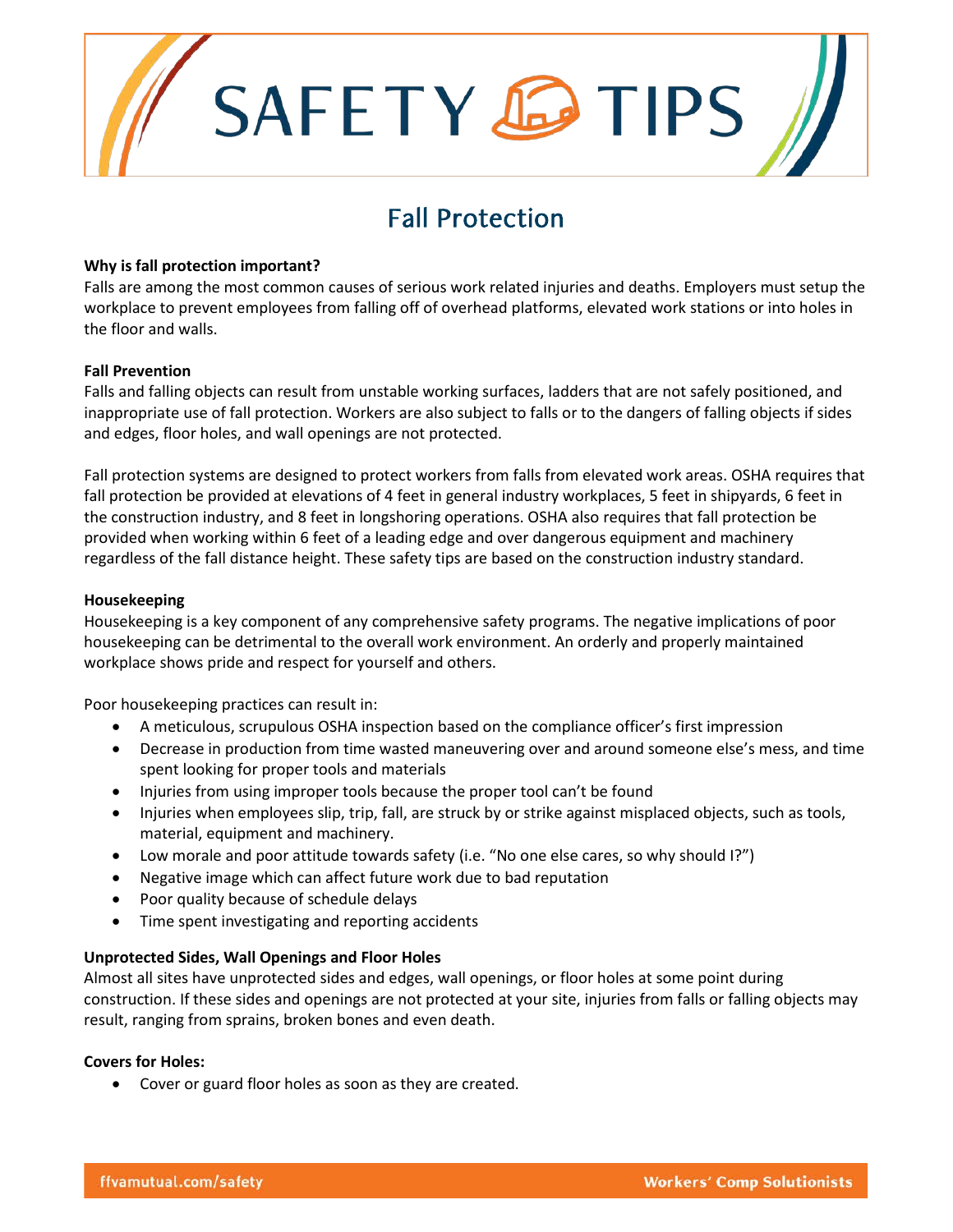### Fall Protection Page 2 of 3

- Covers must be capable of supporting without failure at least twice the weight of workers, equipment and materials that may be imposed.
- All covers must be secured when installed to prevent accidental displacement by wind, equipment or workers.
- All covers must be color-coded or marked with the word "hole" or "cover".

Use at least one of the following whenever employees are exposed to a fall of 6 feet or more, above a lower level:

- Fall Arrest Systems
- Guard or cover any openings or holes immediately
- Guardrail Systems
- In general, it is better to use fall prevention systems, such as guardrails than personal fall arrest systems such as safety nets, harnesses and lanyards
- Safety Net Systems

**Guardrail systems -** [Guardrail systems](https://www.osha.gov/SLTC/etools/construction/falls/guardrail.html) consist of toprail, midrail and toe board.

- The midrail must be 21 inches plus or minus 3 inches above the working surface.
- The must be capable of withstanding a load of at least 150 pounds applied in an outward downward direction at any point on the top rail
- The toprail must be approximately 42 inches above the working surface plus or minus 3 inches.
- The toprail must be capable of withstanding a load of at least 200 pounds applied in an outward downward direction at any point on the top rail with minimal deflection and never below the 39 inch height requirement.
- Toe boards must be a minimum of 3 1/2 inches in vertical height from its top edge to the floor level.
- When installing guardrails, workers should be provided with alternative means for fall protection such as fall restraint, fall arrest or aerial lifts.

#### **Wire Rope Perimeter Guardrail**

- A wire rope railing must be installed approximately 42 inches high around the outer edge temporary planked or metal decked floors of multi-floored during structural steel operations.
- Flagging must be placed at 6 foot intervals along the horizontal length of the cable.
- Once the permanent floor is in place, a toe board must be installed.
- The wire rope railing shall not be used as means for securing personal fall arrest systems unless it has been by a qualified person to be used in that manner.

**Personal Fall Arrest System (PFAS) -** Personal fall arrest systems must limit maximum arresting force on a worker to 1,800 pounds. A Personal Fall Arrest System is comprised of three (3) key components:

- 1. Anchorage/anchorage connector
- 2. Body wear
- 3. Connecting device

*Anchorage:* Also known as a tie-off point (i.e. I-beam, lifeline, etc.)

*Anchorage Connector:* Joins the connecting device to the anchorage (i.e. beam anchor, D-bolt, hook anchor, etc.) *Body Wear:* The personal protective equipment worn by the worker (i.e. full-body harness)

*Connecting Device:* The critical link which joins the body wear to the anchorage/anchorage connector (Ex: shockabsorbing lanyard, fall limiter, self-retracting lifeline, rope grab, etc.)